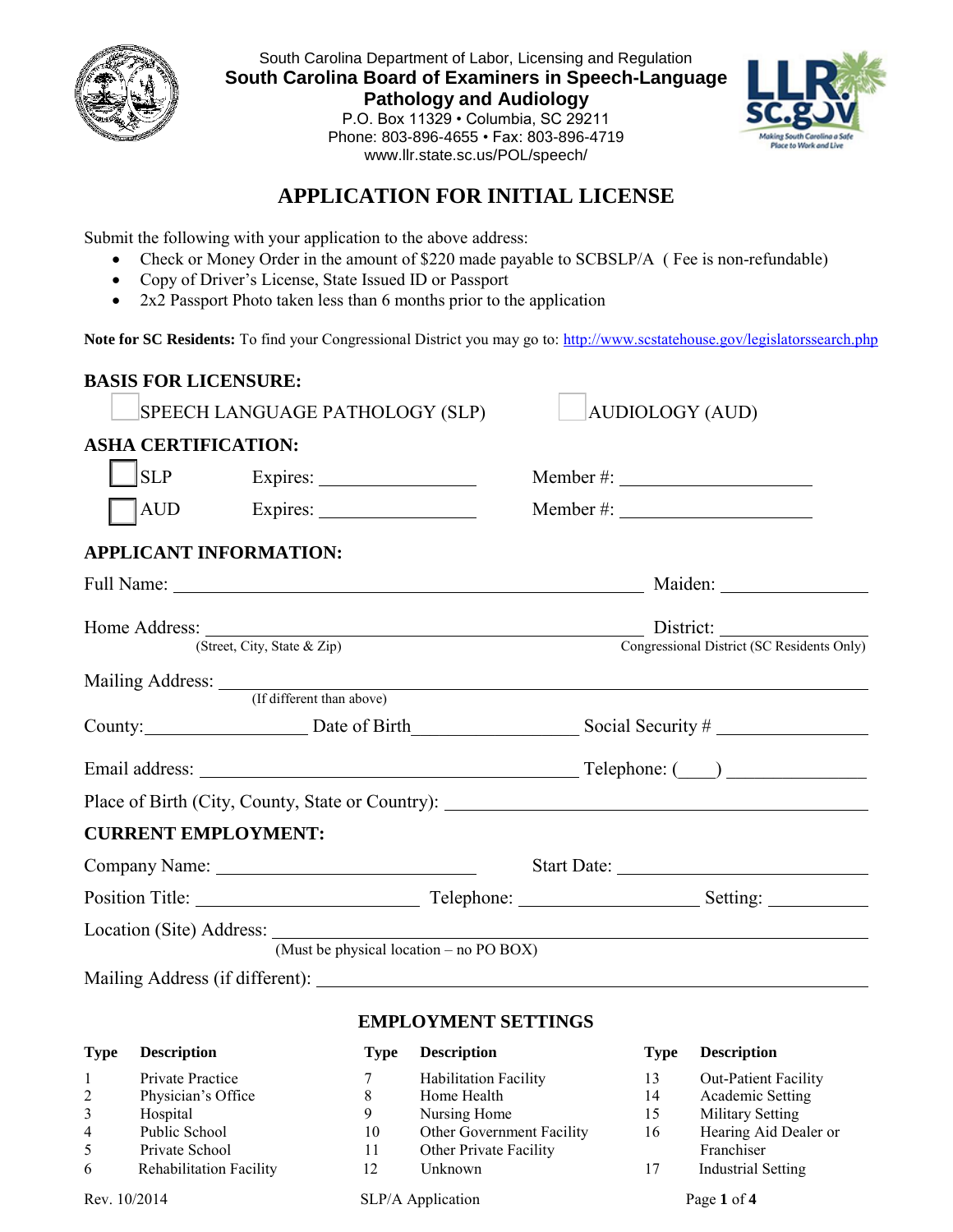# **EMPLOYMENT HISTORY:**

List your previous five (5) years SLP/A employment history; attach additional sheet if necessary.

| <b>Employer</b> | <b>Site Location</b><br><b>City, State</b> | <b>Title</b> | <b>Dates</b> |
|-----------------|--------------------------------------------|--------------|--------------|
|                 |                                            |              |              |
|                 |                                            |              |              |
|                 |                                            |              |              |
|                 |                                            |              |              |

#### **EDUCATION:**

## **List all college coursework (Required). Attach additional sheet if necessary. College:**

| School: |                                                        |
|---------|--------------------------------------------------------|
| Degree: | Date of Attendance/ Date Degree Awarded: _____________ |
|         |                                                        |
| Degree: | Date of Attendance/ Date Degree Awarded:               |

# **OTHER PROFESSIONAL LICENSES:**

List all states in which you have been licensed in; regardless of status: Active, Inactive, Expired, etc. You are required to contact each State Board and request a License Verification to be sent directly to our Board at the above listed address. We will accept a state board issued form. Attach additional sheet if necessary.

| <b>State</b> | <b>Type of License</b> | License No. | Date of Initial<br>Licensure | <b>Expiration Date</b> | <b>Status of License</b><br>(Active, Lapsed, Disciplined,<br>etc) |
|--------------|------------------------|-------------|------------------------------|------------------------|-------------------------------------------------------------------|
|              |                        |             |                              |                        |                                                                   |
|              |                        |             |                              |                        |                                                                   |
|              |                        |             |                              |                        |                                                                   |
|              |                        |             |                              |                        |                                                                   |
|              |                        |             |                              |                        |                                                                   |
|              |                        |             |                              |                        |                                                                   |
|              |                        |             |                              |                        |                                                                   |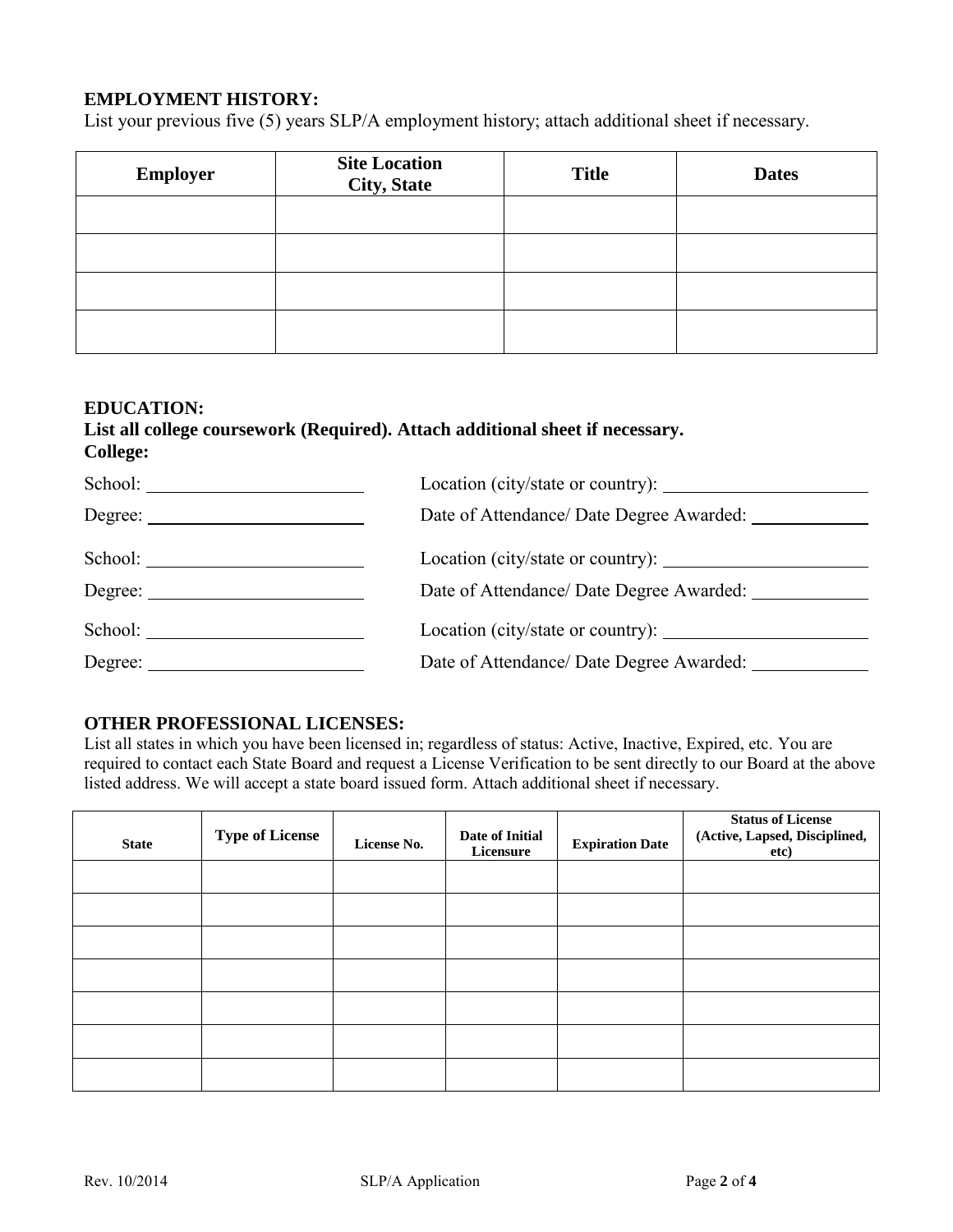# **PERSONAL HISTORY:**

Answer all the questions below; you are required to include a written statement with your application for any questions marked "Yes". If you answer "Yes" to an arrest or conviction; you will need to have the court mail directly to our office the disposition and you will need to have a Statewide Background check mailed in directly from the law enforcement agency.

| 1.     | Have you ever been notified to appear or appeared before any professional or occupational<br>licensing Jurisdiction/agency for a hearing or complaint?    |               |                             |
|--------|-----------------------------------------------------------------------------------------------------------------------------------------------------------|---------------|-----------------------------|
|        |                                                                                                                                                           | <b>YES</b>    | N <sub>O</sub>              |
| 2.     | Have you ever had a license denied, surrendered, suspended, revoked or restricted by any<br>professional or occupational licensing agency for any reason? |               |                             |
|        |                                                                                                                                                           | <b>YES</b>    | N <sub>O</sub>              |
| 3.     | Have you ever resigned from employment in lieu of disciplinary action?                                                                                    | <b>YES</b>    | N <sub>O</sub>              |
| 4.     | Have you ever been addicted to or treated for an addiction to drugs?                                                                                      | <b>YES</b>    | N <sub>O</sub>              |
| 5.     | Are you a habitual user of alcohol or any other drug to a degree which prohibits you from safely<br>practicing as a Speech Pathologist or Audiologist?    |               |                             |
|        |                                                                                                                                                           | <b>YES</b>    | N <sub>O</sub>              |
| 6.     | Has your ability to practice any occupation or profession ever been impaired by any physical,<br>mental or emotional condition?                           |               |                             |
|        |                                                                                                                                                           | <b>YES</b>    | $\overline{\phantom{a}}$ NO |
| 7.     | Have you ever refrained from the practice of speech pathology or audiology for 30 days or more<br>for any reason?                                         |               |                             |
|        |                                                                                                                                                           | <b>YES</b>    | $\overline{\phantom{a}}$ NO |
| 8.     | Have you ever been arrested, indicted or charged for a violation of any state or federal law other<br>than a minor traffic violation?                     |               |                             |
|        |                                                                                                                                                           | <b>YES</b>    | N <sub>O</sub>              |
| 9.     | Have you ever been convicted of or plead guilty or nolo contendere to any crime other than a<br>minor traffic violation?                                  |               |                             |
|        |                                                                                                                                                           | <b>YES</b>    | N <sub>O</sub>              |
|        |                                                                                                                                                           |               |                             |
| PHOTO: |                                                                                                                                                           |               |                             |
|        | , am the person shown in the                                                                                                                              |               |                             |
|        | attached photograph and I certify that it has been taken within the                                                                                       | Tape Passport |                             |
|        | last six months.                                                                                                                                          | Photo Here    |                             |
|        | Applicant's Signature:                                                                                                                                    |               |                             |
|        |                                                                                                                                                           | 2 x2          |                             |
| Date:  |                                                                                                                                                           | No copies     |                             |
|        |                                                                                                                                                           |               |                             |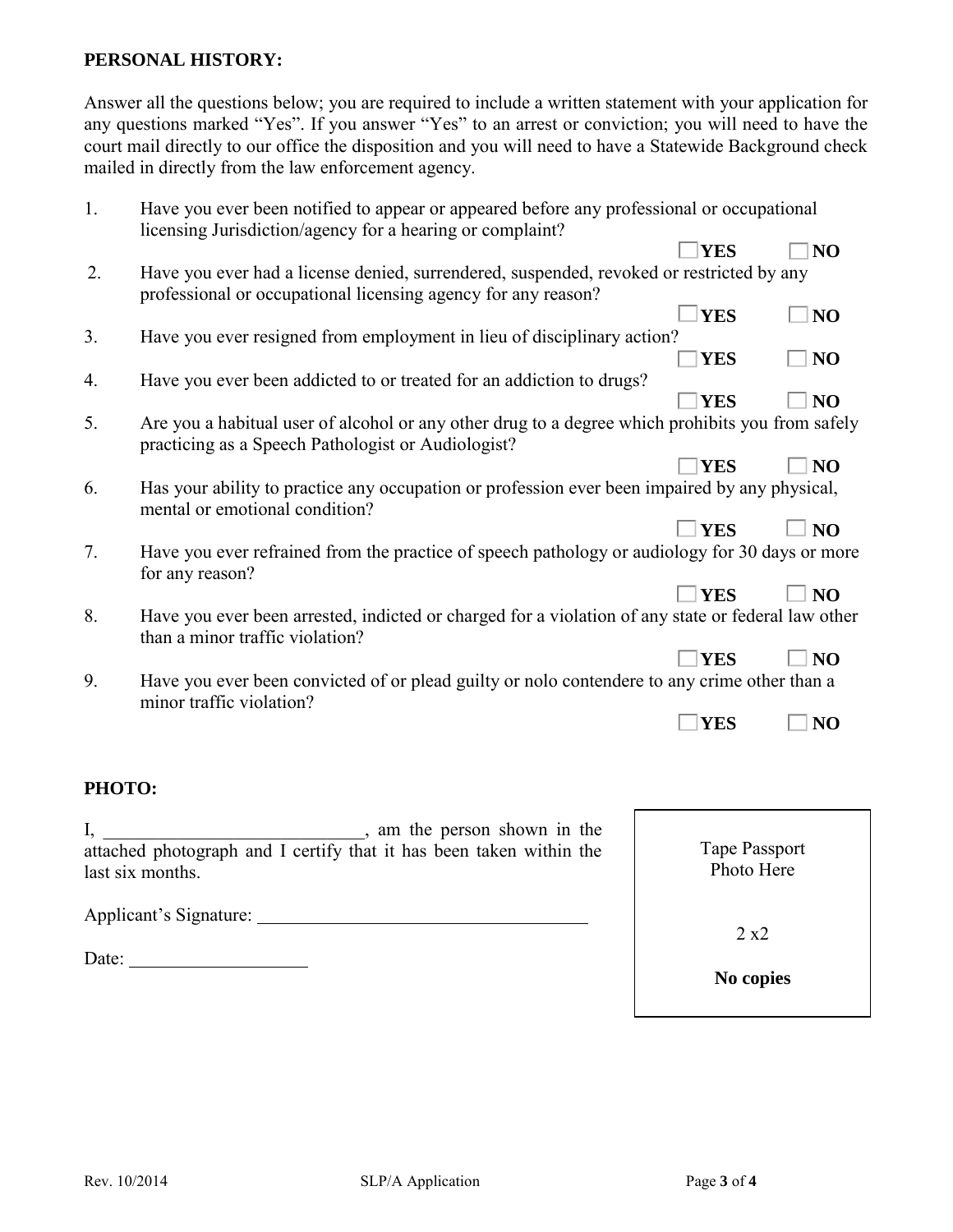# **PRIVACY DISCLOSURE:**

*South Carolina Law requires that every individual who applies for an occupational or professional license provide a social security number for use in the establishment, enforcement and collection of child support obligations and for reporting to certain databanks established by law. Failure to provide your social security number for these mandatory purposes will result in the denial of your licensure application. Social security numbers may also be disclosed to other governmental regulatory agencies and for identification purposes to testing providers and organizations involved in professional regulation. Your social security number will not be released for any other purpose not provided for by law.* 

Other personal information collected by the Department for the licensing boards it administers is limited to such personal information as is necessary to fulfill a legitimate public purpose. The South Carolina Freedom of Information Act ensures that the public has a right to access appropriate records and information possessed by a government agency. Therefore, some personal information on the application may be subject to public scrutiny or release. The Department collects and disseminates personal information in compliance with The South Carolina Freedom of Information Act, the South Carolina Family Privacy Protection Act, and other applicable privacy laws and regulations. Additionally, the Department shares certain information on the application with other governmental agencies for various governmental purposes, including research and statistical services.

## **CERTIFYING STATEMENT:**

I, \_\_\_\_\_\_\_\_\_\_\_\_\_\_\_\_\_\_\_\_\_, am the person described and identified, of good moral character, and the person named in all documents presented in support of this application. I certify that I have never been convicted of violating any Federal, State, Municipal or other law statue or ordinance, other than as disclosed as required within this application.

I have carefully read the questions within this application and have answered them completely, without reservations of any kind, and I declare that all statements made by me herein are true and correct to the best of my knowledge and belief.

Should I furnish false, incomplete, or misleading information in this application, I hereby agree that such act shall constitute the cause for denial or revocation of my license in South Carolina.

| Applicant's Signature                                                             | Date |             |
|-----------------------------------------------------------------------------------|------|-------------|
| Sworn to and subscribed to me this _______ day of _______________________________ |      | $\sim 20$   |
|                                                                                   |      |             |
| Notary Public for the State of:                                                   |      |             |
| My Commission Expires:                                                            |      |             |
|                                                                                   |      | (Seal here) |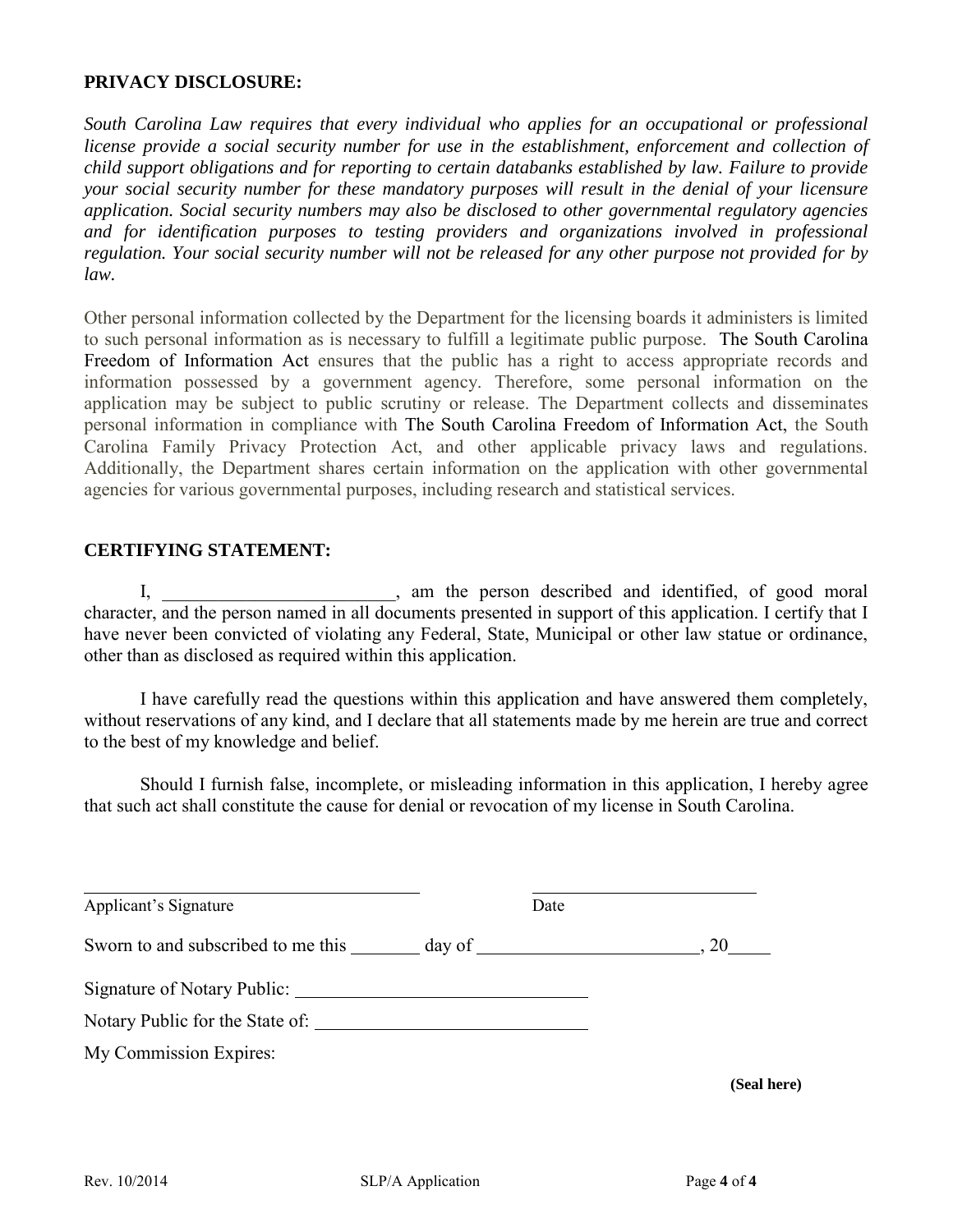

### STATE OF SOUTH CAROLINA DEPARTMENT OF LABOR, LICENSING AND REGULATION **VERIFICATION OF LAWFUL PRESENCE IN THE UNITED STATES AFFIDAVIT OF ELIGIBILITY**

\_\_\_\_\_\_\_\_\_\_\_\_\_\_\_\_\_\_\_\_\_\_\_\_\_\_\_\_\_\_\_\_\_\_\_\_\_\_\_\_\_\_\_\_\_\_\_\_\_\_\_\_\_\_\_\_\_\_\_\_\_\_\_\_\_\_\_\_\_\_\_\_\_\_\_\_\_\_\_\_



Pursuant to Section 8-29-10, *et seq.* of the South Carolina Code of Laws (1976, as amended), the Department of Labor, Licensing and Regulation must verify that any person who applies for a South Carolina license is lawfully present in the United States. Complete and sign this affidavit of eligibility. The information provided is subject to verification.

### **Section A: LAWFUL PRESENCE in the United States.**

| The undersigned     | _, of _                                                          |  |                                                                                                                                                                                             |  |  |  |
|---------------------|------------------------------------------------------------------|--|---------------------------------------------------------------------------------------------------------------------------------------------------------------------------------------------|--|--|--|
|                     | (Print clearly First, Middle, and Last name)                     |  | (Home Address, City, State, and Zip Code)                                                                                                                                                   |  |  |  |
|                     | being first duly sworn deposes and states as follows:            |  |                                                                                                                                                                                             |  |  |  |
| Check only one box: |                                                                  |  |                                                                                                                                                                                             |  |  |  |
|                     | I am a United States citizen; or                                 |  |                                                                                                                                                                                             |  |  |  |
|                     |                                                                  |  | I am a Legal Permanent Resident of the United States eighteen years of age or older; or                                                                                                     |  |  |  |
| 3.                  |                                                                  |  | I am a Qualified Alien or non-immigrant under the Federal Immigration and Nationality Act, Public Law<br>82-414, eighteen years of age or older, and lawfully present in the United States. |  |  |  |
|                     |                                                                  |  |                                                                                                                                                                                             |  |  |  |
| Date of Birth:      |                                                                  |  |                                                                                                                                                                                             |  |  |  |
| Alien Number:       |                                                                  |  | I-94 Number: International Section of the Section of the Section of the Section of the Section of the Section o                                                                             |  |  |  |
|                     | Instruction sheet for a list of accepted immigration documents.) |  | (If you checked number 2, 3, or 4 you must attach a copy of your immigration documents. See                                                                                                 |  |  |  |

#### **Section B: ATTESTATION.**

**I understand** that in accordance with section 8-29-10 of the South Carolina Code of Laws, a person who knowingly and willfully makes a false, fictitious, or fraudulent statement or representation in an affidavit shall, in addition to other sanctions imposed by this State or the United States, be guilty of a felony, and upon conviction must be fined and/or imprisoned for not more than 5 years (or both).

**I understand** that the representations made in this Affidavit shall apply through any license(s) or renewals issued, and that I shall have an affirmative duty to immediately advise the Department of Labor, Licensing and Regulation of any change of my immigration or citizenship status.

**I swear and attest the information contained herein is true and correct to the best of my knowledge. I understand that under South Carolina law, providing false information is grounds for denial, suspension, or revocation of a license, certificate, registration or permit.** 

| Signature of Affiant                                                                                                                                                                                                                 |  |
|--------------------------------------------------------------------------------------------------------------------------------------------------------------------------------------------------------------------------------------|--|
|                                                                                                                                                                                                                                      |  |
|                                                                                                                                                                                                                                      |  |
| <b>Notary Signature</b>                                                                                                                                                                                                              |  |
| Notary Public for <u>example and the set of the set of the set of the set of the set of the set of the set of the set of the set of the set of the set of the set of the set of the set of the set of the set of the set of the </u> |  |
|                                                                                                                                                                                                                                      |  |
|                                                                                                                                                                                                                                      |  |